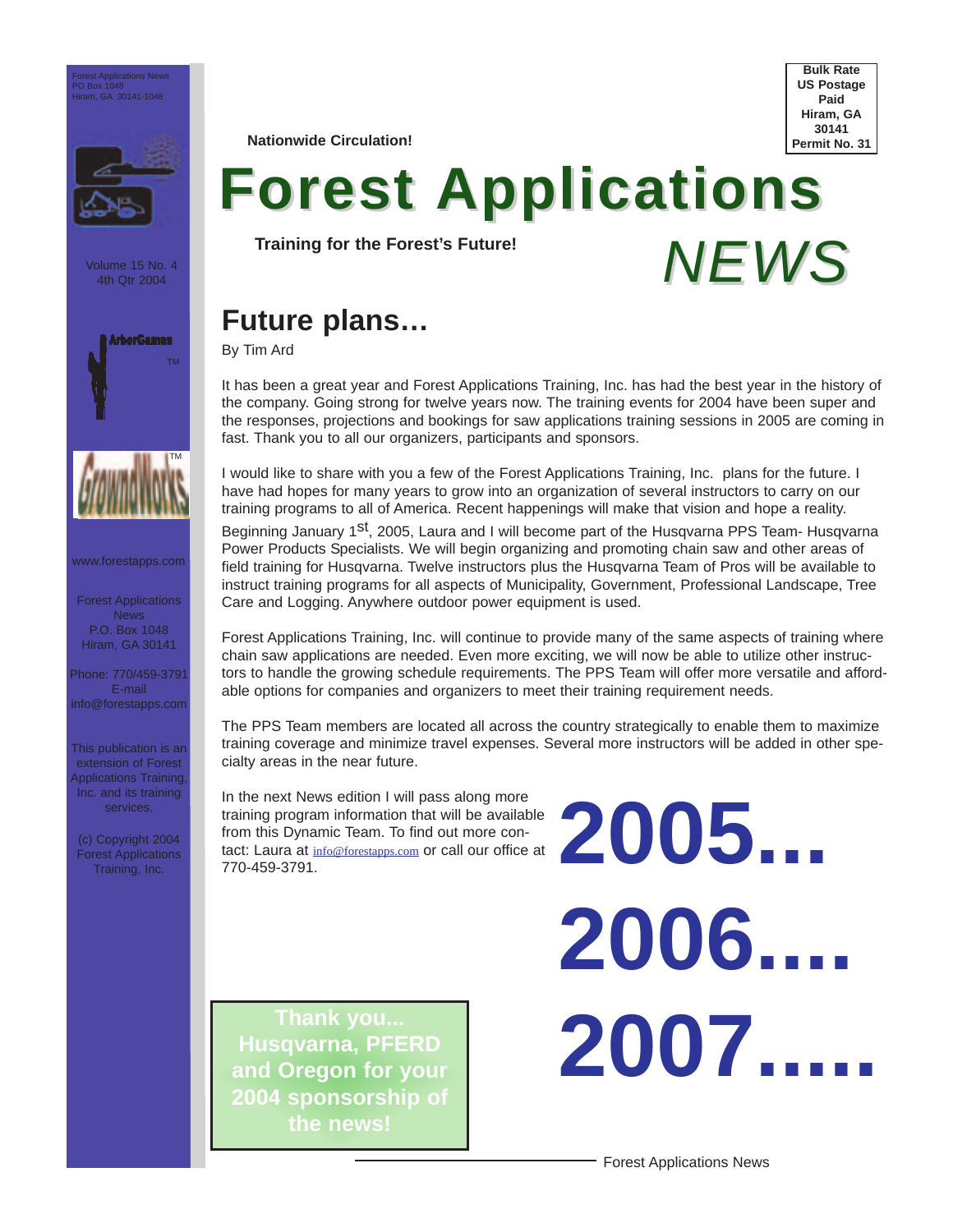## HMMWV Update

It's getting much closer to completion. Mechanically the engine seems to be in great shape. I pulled the transmission and transfer case and they both are rebuilt now. Pinion seals, and other seals replaced. Leaks are now all dried since last update. Cooling system has been check out and ready for winter work.



The real progress has taken place on the outside aesthetics and under the work cover.

I located a set of Dick Cepek racing wheels and had them mounted with BF Goodrich Radial TA's. These tires I've used on other vehicles and they offer great traction off road and also smooth long miles on the pavement as we pull it behind the bus. The wheels made a huge difference in the lookappeal of the truck. I also added a spare tire carrier and spare to the rear of the truck. To do this a bumper was fabricated and reinforced to hold the military carrier unit. Really looks great and is quite functional. I hope to add a custom cover to the spare wheel soon.



Inside the work cover we added holders for three saws and two pole

units. The holders keep a large Husqvarna Clearing Saw and a Pole Saw in tact. These units are manufactured by GridIron® and really do a great job keeping everything secure.

Two Optima all position batteries give added power to the truck batteries and also power a 110volt inverter. I have power to run sharpeners and other corded tools. A 2-gallon air compressor runs off the inverter to clean equipment and power air tools.

It's taking a very functional life… Soon we plan to begin the cab area customizing. A few comfort details, a little new indoor paint and soundproofing.





If you want to know more, you can check it out under Interesting links on our website. Click on Military Trucks or send us a message and we will get you in touch with CSI, Inc. They specialize in military vehicles of all sizes.

Stay tuned for the next episode!

Good Sawing, Tim







Still to complete…

\*Chain grinder. \*New tail and marker light lenses. \*Interior completion



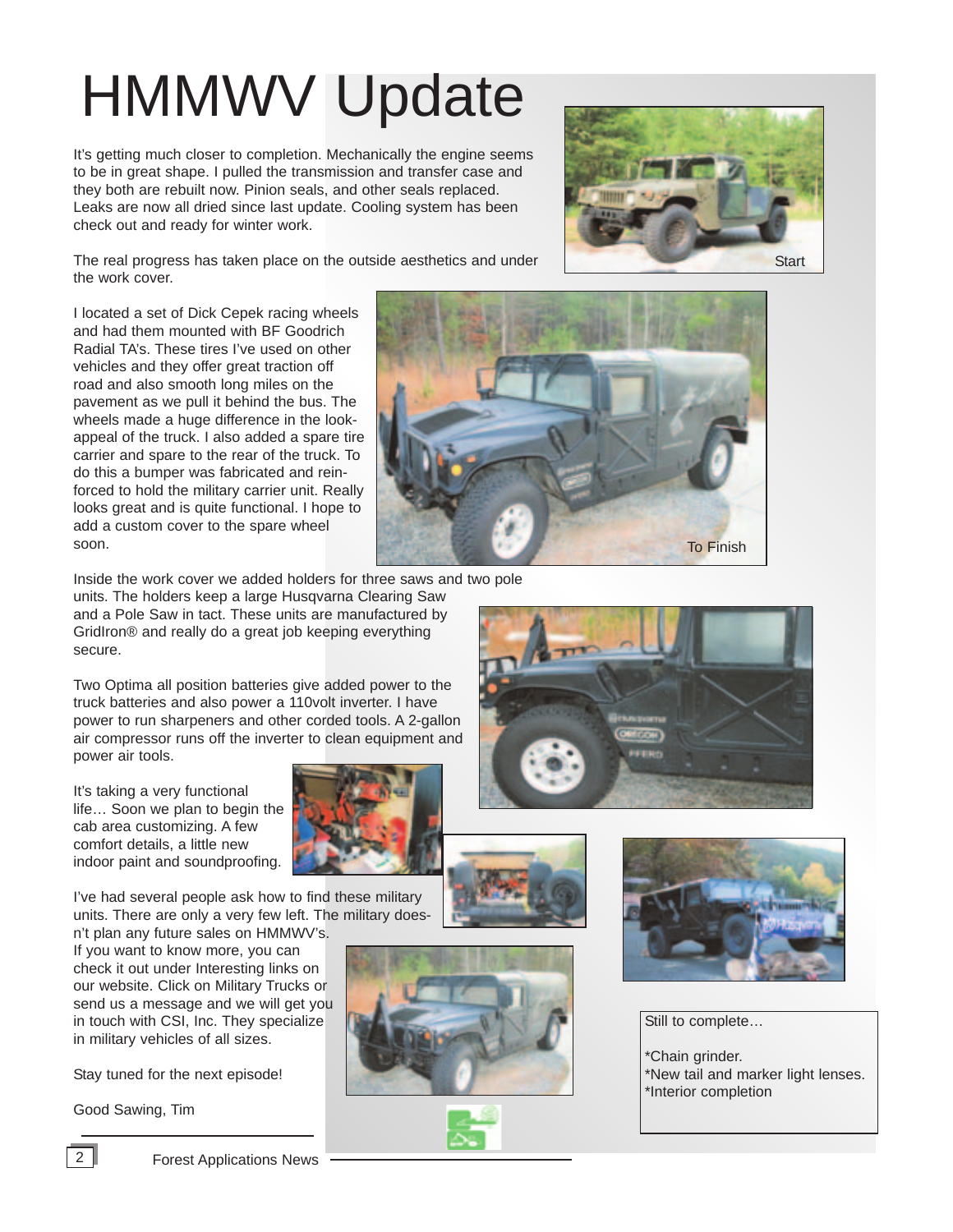### **Up A Tree…**

Is it important to know how tall a tree may be? If there are hazards and obstacles within its reach, it may well be! Now you can be a bit more confident in your planning process before felling a tree. The Cross-Sight from Forest Applications Training, offers you pocket size tree measurement. Folding to fit easily in your pocket, you can now have a tool at hand to quickly size up a tree.

You can read more about the Cross-Sight on our web at http://www.forestapps.com. The tool may be purchased from **our new eStore on the web or** from Sherrill, Inc. at 1-800-525-8873. The cost is \$12.00.



## **Cross-Sight Cross-Sight**



### **Happy Holidays to our Sponsors, Husqvarna, Oregon, PFERD and to all our dedicated Forest Applications News subscribers.**

I hope each of you have had the opportunity to take time with your family during the Holiday Season.

As we are planning the 2005 calendar, anyone that is thinking about holding a training session needs to contact Forest Applications Training, Inc. as soon as possible. Training provides a vital part of your employee's relationship with his/her job safety. We have many ways to accommodate your training needs. Visit our web site www.forestapps.com , look under programs, there you will find the outlines of our training programs and the topics covered during the training session. We also can specifically tailor a program to meet your job application. If you would like to schedule your training dates with *Forest Applications* you can reach Laura by e-mail laura@forestapps.com or by calling our office at 770-459-3791. Start today and empower your employees to think **SAFETY 1st**.

### **Happy New Year to each of you!**

**Thank you National Sponsors** *Husqvarna***,** *PFERD***,** *Oregon* **for your continued support for 2005**

Safety First,



**Find out more on our and we will sell at the you no charge on our and the sell of the sell of the sell of the sell of the sell of the sell of the sell of the sell of the sell of the sell of the sell of the sell of the sel NEW e-book...** *The Complete Guide to Chain Saw Safety & Directional Felling* 

*Visit our website at www.forestapps.com*



*Sensible Woodcutting Videos* are still available. Contact us via the website registration and we will send it to you no charge!



**Need chain saw safety material to use for your tailgate and scheduled safety meetings? The Forest Applications Website has articles and pictures you are welcome to use. Surf around the site when you get a little time...**

**Another great resource is our Forest Applications eBook. You can access it through your laptop on a tailgate for a super presentation to your employees. Pick a technique or discuss a hazardous situation with the crew - all at a click of the mouse. Or with the SP version you can print a section for your use. Give it a look-see at www.forestapps.com**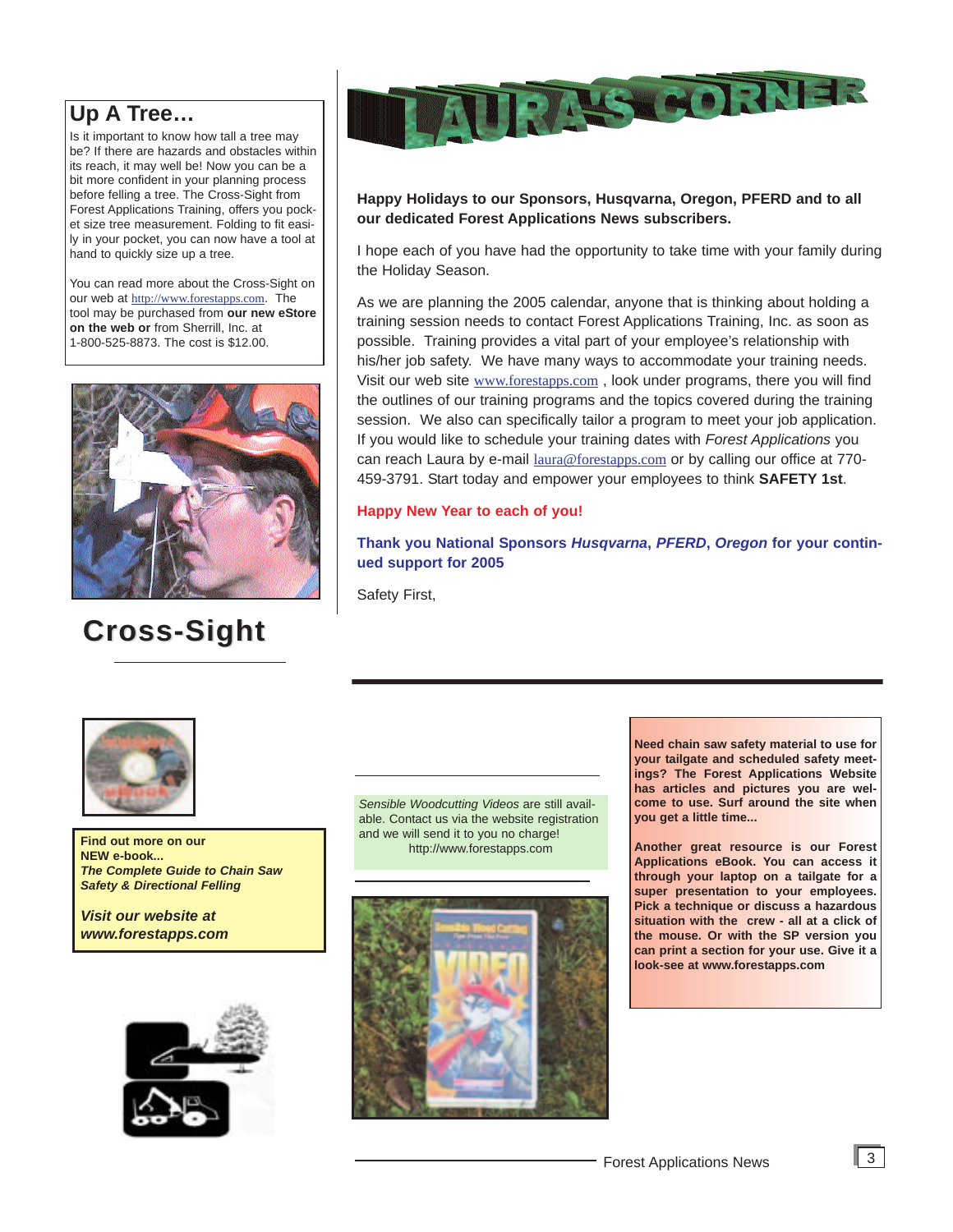# **Oregon Cutting Systems**

### **The Oregon® Maintenance and Safety Manual** is the premier

book in the chainsaw industry on how to safely and effectively use and maintain the cutting attachments on your chainsaw. This important manual has been broken down into 11"chapters" as listed below. Each chapter is a separate .pdf file. Also, there is a link to The Complete Oregon® Maintenance and Safety Manual in one single .pdf file just below the illustration of the manual's cover. The Maintenance and Safety Manual is provided by Oregon® to help you be smart, be sharp, be safe, and be productive as you use and service the chain, guide bar, and sprocket on your chainsaw.

Online you can find the manual by clicking the link:

### http://www.oregonchain.com/tech/manual\_maint.h tm

If there is an area of chain maintenance you need to improve upon, or other areas of chain saw maintenance in general, this link to the Oregon® Maintenance and Safety Oregon® Maintenance and Safety **Reduced Weight...**<br>Manual is for you...



Forest Applications Training, Inc. is proud to have Oregon® as a National Sponsor of this News publication and our training programs across the country.

Visit the Oregon® website at http://www.oregonchain.com. You can find a lot of information on products, safety and general use of chain saws as well as purchase from their unique on-line dealer system. Let'em know where you heard about it… Tim

**CNBC's "Pick of the Week"** recently featured the Oregon Cutting Systems Group of Blount, Inc. The program,

hosted by Terry Bradshaw, portrayed the company's original cutting chain, its inventor and company founder Joe Cox,

and the inspiration from nature that lead to the revolutionary new product in 1947.

Other highlights from the "Pick of the Week" include



the company's latest cutting products used on chainsaws, lawnmowers, trimmers, and a concrete-cutting chainsaw marketed by another Blount International business segment.

### http://www.oregonchain.com/new.htm

Check out the link to the Terry Bradshaw's Pick of the Week . You'll see Tim's contribution to the news reel…

http://morgause.tacni.net/bnc/blount/blount5min128k.wmv



4 **Forest Applications News**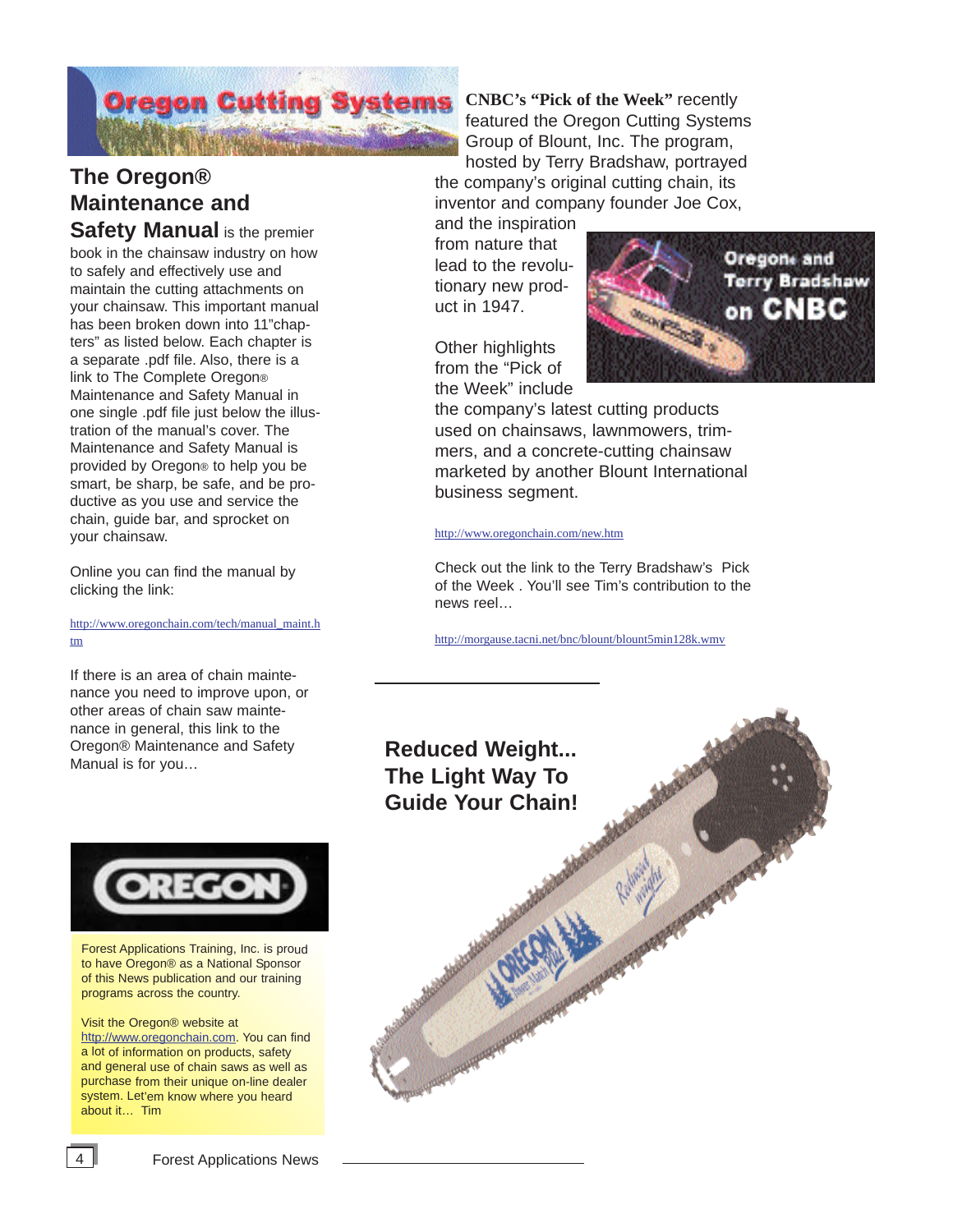### **eBook**

Order your eBook online at the New Forest Applications Training eStore. http://www.forestapps.com/e-book/eStore.htm

The Forest Applications Training eBook has over 200 pages, 180 photos and 13 unique video clips. All can be read, seen and played from your computer. This is a great training tool for tailgate sessions, new employees or just as a great refresher for yourself. Get yours today for as little at \$19.95 including shipping and handling from the eStore. Pay by credit card on the secure authorize.net pay connection from our website or call 1-800-208-6171 pin# 1235 to place your order.

If you're not computerized... a black and white printed version is available for only  $$29.95 +$ \$4.00 shipping and handling.

### *Road Review*









GA LTAP program near Brunswick, GA. You can go by and inspect our work... It's at the Glynn County rest area south of Savannah, GA on I-95. These folks dropped 85 ft pines between the light poles and tables with ease. The second of several hands-on programs designed for the GA LTAP. Training for city, county and state employees. It was a blast!

VA DOT Trainer/Instructor Group - Graduates of a week long Saw program with Virginia DOT. Maintenance, Felling and Limbing at Blackstone, VA. Great Job!

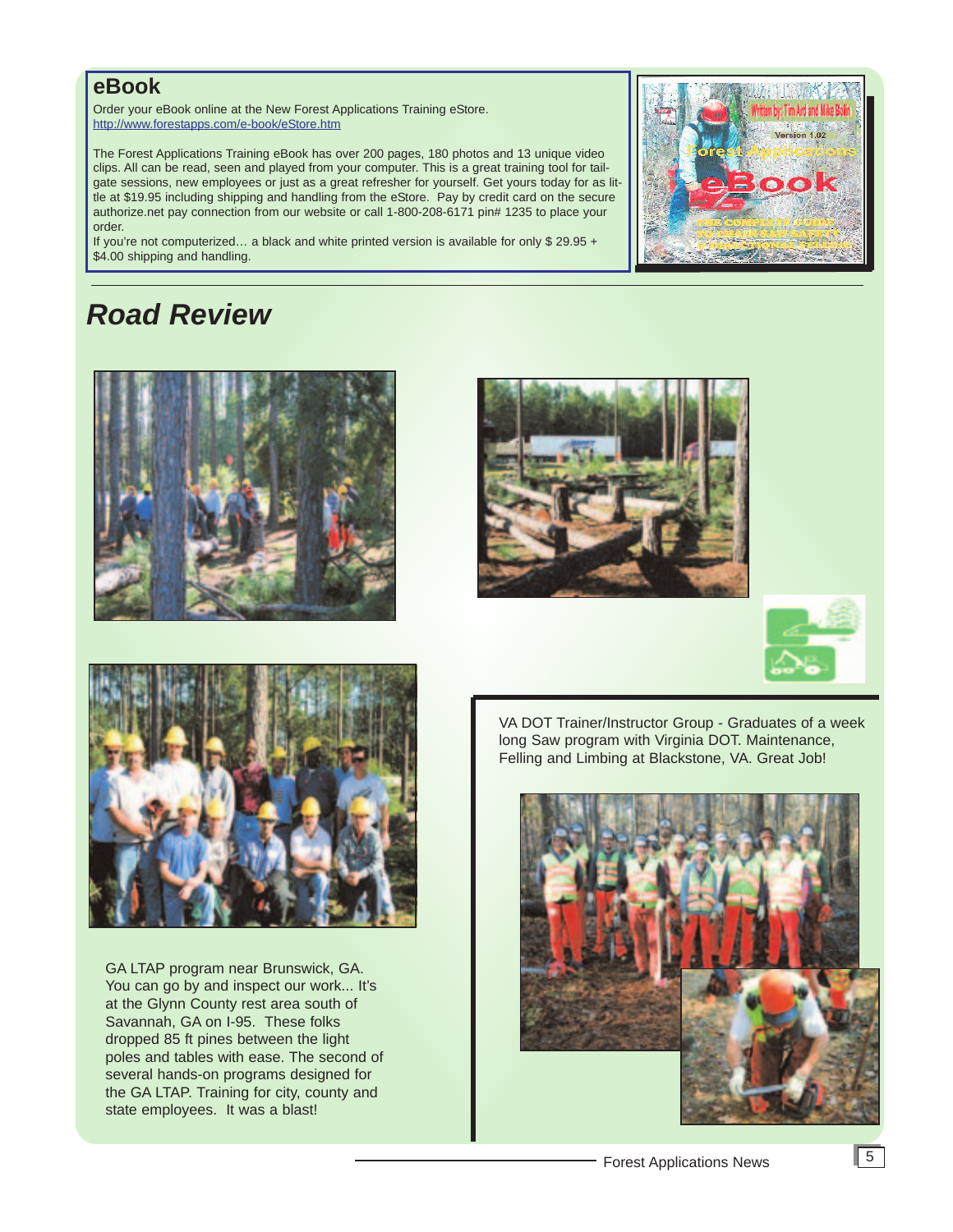### **If I Only Knew…**

By Tim Ard

If I only knew then what I know now? Is this a common question or a statement? We all remember when we attempted a task and revisited it a few days, weeks, or years later to discover a much better and probably much safer way of accomplishing the task. A different way of performing the task that would have saved a lot of time and perspiration in accomplishing it.

A few weeks back I ran across an old friend I hadn't seen in several years. He, after a conversation of what I do now, began telling me a story of a tree. As I mentioned last quarter, everyone has one… His experience began with a large poplar tree that had grown up too close to a house. He felt like he would take a morning out and quickly cut it down.

Being close to a house, he felt it would be wise to place a rope in the tree. He climbed it as far as he could, tied a rope to a substantial part of the trunk, came down and laid the rope out in front of the tree with his tractor at the end for added measure. He was set! Sharpened up the saw and was ready to go.

As he cut the "pie" in the tree in the preferred direction and began to cut from the back of the tree, the tree sat back on the saw. He decided there was nothing to do now but to pull on the rope, he utilizes the tractor. He was able to get enough movement in the right direction to get the saw bar loose and to finish the cut. The tree, for a time, was headed right toward the house. To say the least, he had a bit of a "pucker-factor" experience…

In listening carefully to this story, which by the way, ended in a success for him, I began to think through his perils and remembered experiences I've had, and or other's stories, which have afforded me success in similar tasks.

#### **Mechanics of the Notch and Hinge**

Instead of just considering the notch a pie, think about the notch allowing the hinge to work. The notch must be open enough to allow the tree to pivot on its hinge toward the ground without stressing or breaking the hinge. A 70-degree open-face notch assures the hinge controls the travel of the tree until it is somewhat parallel to the ground. Approximately 70 degrees of fall before the steering hinge is broken. This open face notch also reduces the chance of the tree to rebound. Rebound is the jumping back behind the stump action of a tree during the fall. If you observe a tree trunk during the fall, physics or something, causes the butt of the tree to try to slide back behind the stump.

# **AHusqvarna**

### Tough Name. Tough Equipment.<sup>™</sup> **New HUV available from Husqvarna…..**

Question is - your saw is ready to cut, your mower ready to mow, your trimmer ready to trim but to get to the job site at the back of the property you have to walk till the cows come home. How am I going to get there and not be too tired to work? Yes, a Husqvarna Utility Vehicle…

Now available through your local Husqvarna dealer. A four-wheel drive go anywhere (almost) work buggy that meets the tough requirement of your task just like your other Husqvarna Power Equipment. Traction to get there, power to spare, roll cage and a hydraulic dump feature.

> This vehicle is the answer to take workers and their tools up the mountain to the worksite. Loggers, tree worker, landscaper- this ones for **you…**

The center weight of the tree trunk and crown will consistently try to seek the stump. This happens more often with a notch that's less than 70 degree and little or no stump shot. Stump shot is formed by a back cut that is higher (one to two inches) than the apex or back corner of the notch. This stump shot attempts to lock the trunk in position on the stump by creating a step or ledge to lock onto. To me, in my experience, I prefer to rely on the hinge attached to

*continued on Page 8*

**Order your Forest Applications eBook on-line today @ WWW.FORESTAPPS.COM**

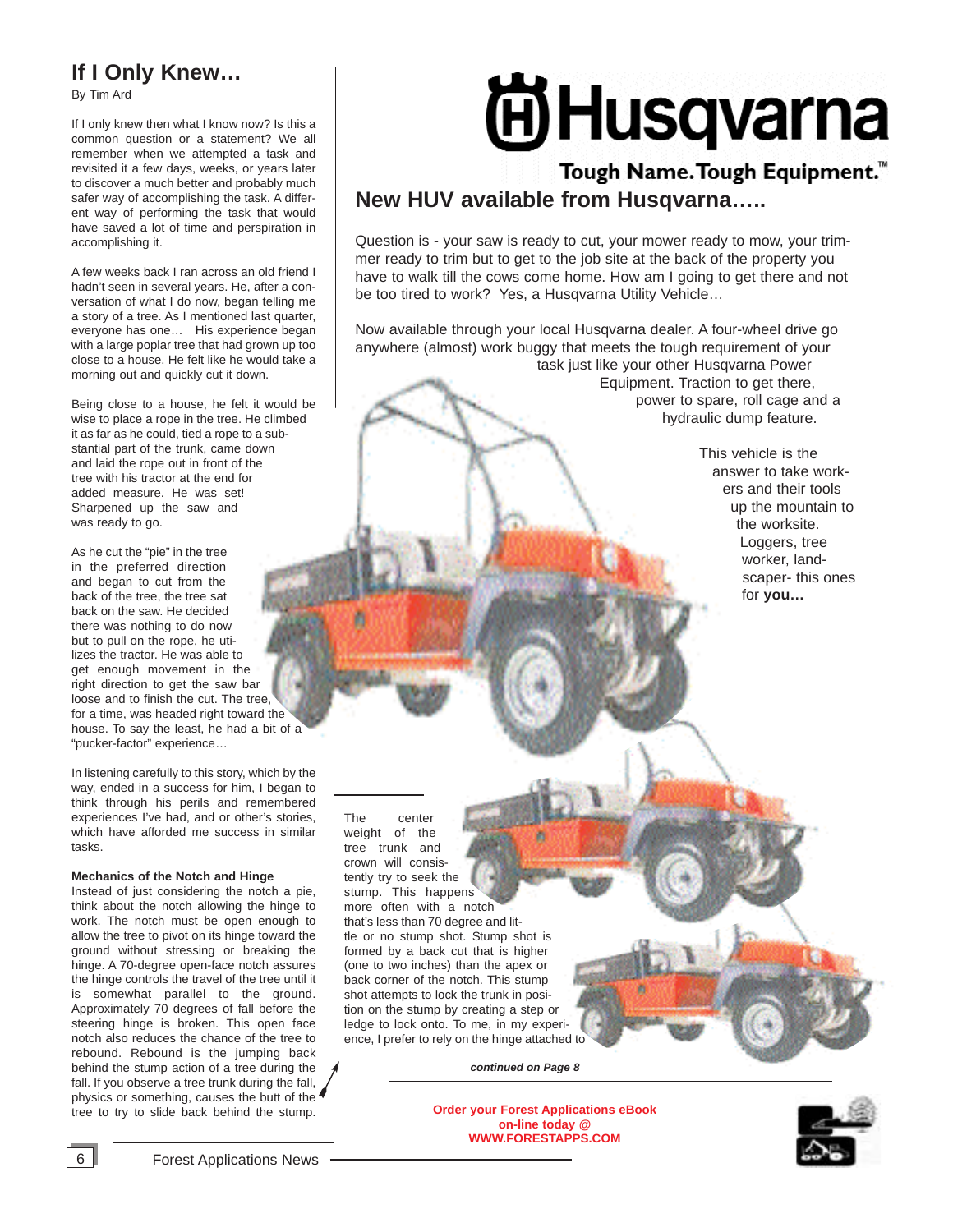

**Check the Website for upto-date schedule listings**

**Tim Ard's Schedule**

Jan 2005<br>18-21 18-21 SWFWMD - Brooksville, FL<br>22-26 Husqyarna meeting Tampa Husqvarna meeting Tampa. FL 24 Preferred Turf Equipment - Florida (Husqvarna)<br>27-29 Amsler's Saw - Brooksville Fl Amsler's Saw - Brooksville, FL Feb 2005 2 Husqvarna Demo - Ocala, FL 3-4 Steven Counts, Inc. - Training- Ocala, FL<br>10 GA DOT Foreman's Academy - GA GA DOT Foreman's Academy - GA 22 Demo - Birmingham, AL (Husqvarna ) 23 Asplundh Demo - Prattville, AL (Husqvarna ) March 2005<br>3-6 Cal Ploy University - CA (Husqvarna) 12 Tri-State Landowners Conference - WI (Husqvarna)<br>22-23 GA I TAP - Gainesville/Athens GA 22-23 GA LTAP - Gainesville/Athens, GA 31 Roads Management Conference - Hershey, PA April 2005 3-5 Roads Management Conference - GA 7-8 GA LTAP Training TBA (tentative) 16 Alabama Forest Owners Association Demo (Husqvarna ) May 2005 9-28 New England Training Tour - RI, MA, CT (tentative) June 2005 7-8 Logger Program - Covington, VA<br>10-11 Maryland Logger Field Days - Oa Maryland Logger Field Days - Oakland, MD (Tentative) 14-17 Trail Worker Training - Great Smokey Mtn Park<br>21-23 GA I TAP Small Fngine Course (tentative) GA LTAP Small Engine Course (tentative) July 2005<br>14 Logger Program - Covington, VA 28 GA LTAP Small Engine Course (tentative)

**If you haven't** -- check out the Forest Applications website. You will find updated calendar events, special articles, up to date news, online newsletter... E-mail your questions, techniques, training interests and ideas of articles you would like to see in the news. All at http://www.forestapps.com e-mail: info@forestapps.com

Have you tried one or all of the products we show in the News? Husqvarna Saws, Oregon Chain and Bars, PFERD Files, PFERD Chain Sharp/SharpForce, See Clear?

Send us a note and let us know what you think!

E-mail us at info@forestapps.com



## **Important .....**

### **Keep your Forest Applications News coming…**

On the top of page one - check your printed mailing label. On the top line will be a date. The date indicates your subscription's end. If that date is past or you do not have a date listed it's time to renew your subscription to the News.

The Forest Applications News will continue to be available to readers *free of charge* on our Forest Applications Training website and also in the printed version mailed to your address *for four editions* following you attending one of our demonstrations or training programs.

After being on the mailing list for four editions, you make the selection to continue receiving the news for the following three years at a nominal fee of \$10.00 for a total of twelve editions – only \$.84 per issue. Your three-year subscription totaling \$10.00, is payable by check, cashiers check, or money order to Forest Applications Training, Inc. **You can also now pay by Credit Card from the eStore on our website at www.forestapps.com.**

………………………………………………………………… **Don't miss the News!**

Name\_\_\_\_\_\_\_\_\_\_\_\_\_\_\_\_\_\_\_\_\_\_\_\_\_\_\_\_\_\_\_\_\_\_\_\_\_

Company\_\_\_\_\_\_\_\_\_\_\_\_\_\_\_\_\_\_\_\_\_\_\_\_\_\_\_\_\_\_\_\_\_\_

Address\_\_\_\_\_\_\_\_\_\_\_\_\_\_\_\_\_\_\_\_\_\_\_\_\_\_\_\_\_\_\_\_\_\_\_

 $\operatorname{City}$ 

State\_\_\_\_\_\_\_\_\_\_\_\_ Zip\_\_\_\_\_\_\_\_\_\_\_\_\_-\_\_\_\_\_\_\_\_\_

E-mail

Mail with \$10.00 payment to: Forest Applications Training, Inc., PO Box 1048, Hiram, GA 30141-1048

7